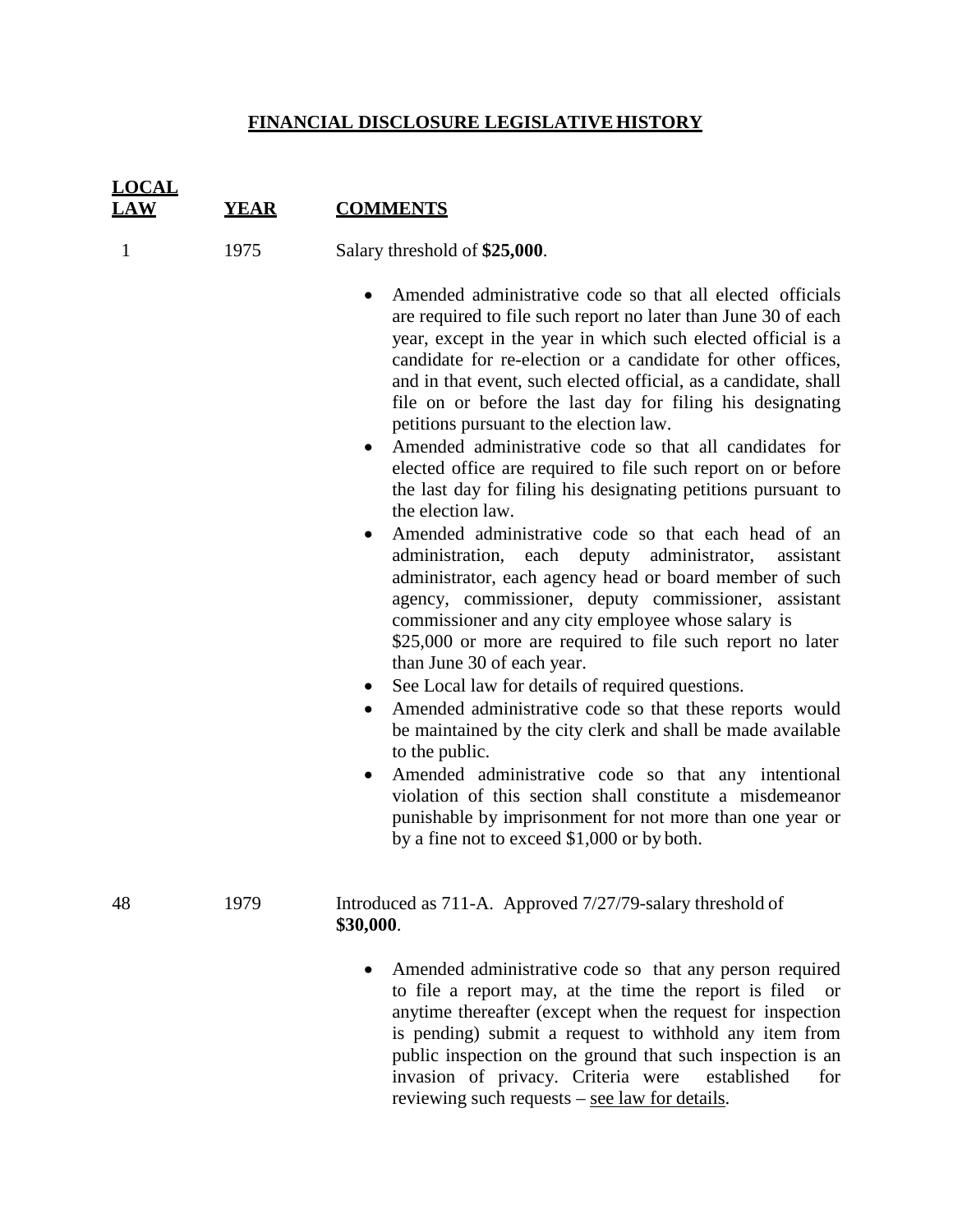|    |      | Amended administrative code that whenever a request is<br>made by a member of the public to examine a report,<br>whether a privacy request has been made or not, the city<br>clerk shall notify the filer.<br>Amended administrative code so that all reports filed would<br>$\bullet$<br>be kept for two years following termination of public<br>employment of the person who filed. See law for details,<br>including criteria for candidates who run for office and<br>lose.<br>Amended administrative code so that all referrals in law to<br>board of ethics would mean public members of the board<br>appointed pursuant to section twenty-six of the charter.<br>Amended administrative code so that any elected officials<br>are required to file report no later than July 1 of each year,<br>except in the year in which such elected official is a<br>candidate for re-election or a candidate for other offices,<br>and in that event, such elected official, as a candidate, shall<br>file on or before the last day for filing his designating<br>petitions pursuant to the election law. |
|----|------|----------------------------------------------------------------------------------------------------------------------------------------------------------------------------------------------------------------------------------------------------------------------------------------------------------------------------------------------------------------------------------------------------------------------------------------------------------------------------------------------------------------------------------------------------------------------------------------------------------------------------------------------------------------------------------------------------------------------------------------------------------------------------------------------------------------------------------------------------------------------------------------------------------------------------------------------------------------------------------------------------------------------------------------------------------------------------------------------------------|
| 27 | 1984 | Introduced $3/20/94 - 749-A$ . Approved $6/5/84$ . Raised salary<br>threshold to \$38,000, and to \$42,000 for June 30, 1984 $\&$<br>following. Also amended to include HHC filers (Health and<br>Hospitals Corporation).                                                                                                                                                                                                                                                                                                                                                                                                                                                                                                                                                                                                                                                                                                                                                                                                                                                                                |
|    |      | Amended administrative code to include all members of the<br>Management Pay Plan.                                                                                                                                                                                                                                                                                                                                                                                                                                                                                                                                                                                                                                                                                                                                                                                                                                                                                                                                                                                                                        |
| 16 | 1986 | Introduced 564-A $4/10/86$ – passed 5/21/86.                                                                                                                                                                                                                                                                                                                                                                                                                                                                                                                                                                                                                                                                                                                                                                                                                                                                                                                                                                                                                                                             |
|    |      | Raised salary threshold to \$47,000.<br>Amended administrative code for questions #2, 6, 14, 16,<br>$\bullet$<br>17, $19$ – see law for details.<br>Amended administrative code that no notification be made<br>to filer if request to examine report is made by IG/DOI.<br>Any info re financial interests of spouse of filer in which<br>the person filing has no financial interest shall be withheld<br>from public inspection.<br>Amendments and changes to report after filing must be on<br>separate form and shall contain corresponding page and<br>item numbers, signature of filer and can be made only by<br>filer.<br>Amended code re violations – see law for details.<br>Amended administrative code so that elected officials are<br>required to file financial disclosure report on May 1 of each                                                                                                                                                                                                                                                                                       |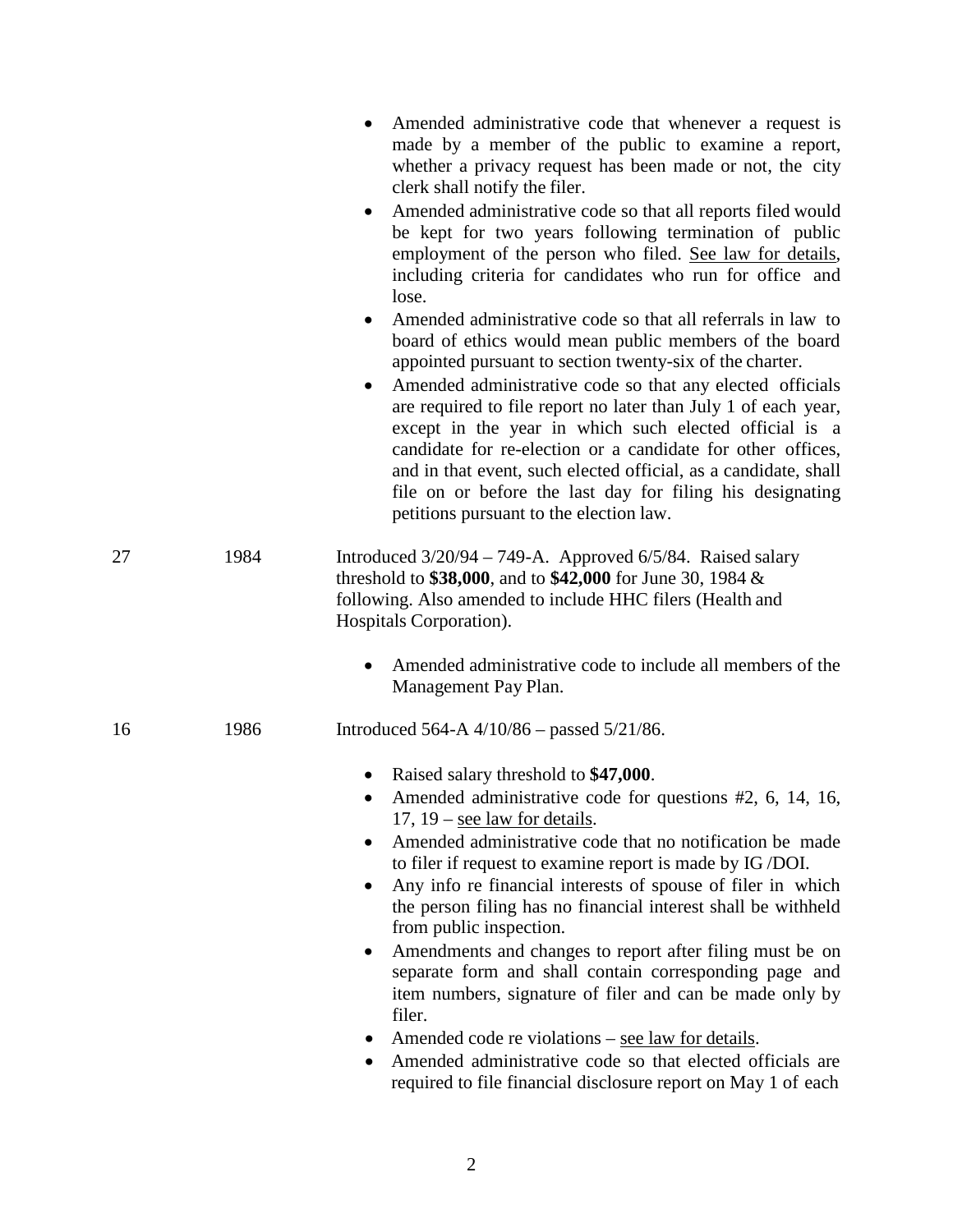year (prior to this amendment, elected officials were required to file no later than July 1 of each year).

- Amended administrative code so that elected officials are required to file financial disclosure report for the previous calendar year, if such official has not previously filed such a report and the official is required to file the report within 60 days of his or her last day in office or on the May  $1<sup>st</sup>$ next succeeding, whichever is earlier.
- Amended administrative code to include "each city employee whose duties directly involve the negotiation, authorization or approval of contracts, leases, franchises, revocable consents, concessions and applications for zoning changes, variances and special permits, without regard to civil service status, membership in the management pay plan or salary."
- Amended administrative code to change filing due date from not later than July  $1<sup>st</sup>$  to May 1 of each year for all filers.
- Amended administrative code to include that the Commissioner of Investigation, in consultation with each agency head shall determine which persons occupy the positions involving contract duties mentioned above and shall inform these employees of the obligation to file no later than December 31 of each year.
- Amended administrative code to include that each officer and employee described above shall, following separation from service, file a report for the portion of the last calendar year in which he or she served in his or her position within 60 days of his or separation from service or on May 1 next succeeding, whichever is earlier. Also, each such officer or employee who leaves service prior to May 1 shall also file a report for the previous calendar year on May 1.
- Amended administrative code to include failure to file, failure to include assets or liabilities and misstatement of assets or liabilities shall constitute a misdemeanor and shall constitute grounds for imposition of disciplinary penalties, including removal from office.

| 23 | 1986 | Approved by Mayor $7/8/86$ – amended administrative code in<br>relation to extending coverage and application of real property to<br>include transfers of economic interests in real property – affected<br>questions #17 and 29. |
|----|------|-----------------------------------------------------------------------------------------------------------------------------------------------------------------------------------------------------------------------------------|
| 18 | 1987 | Introduced 821, passed 4/23/87, salary threshold raised to \$49,000.                                                                                                                                                              |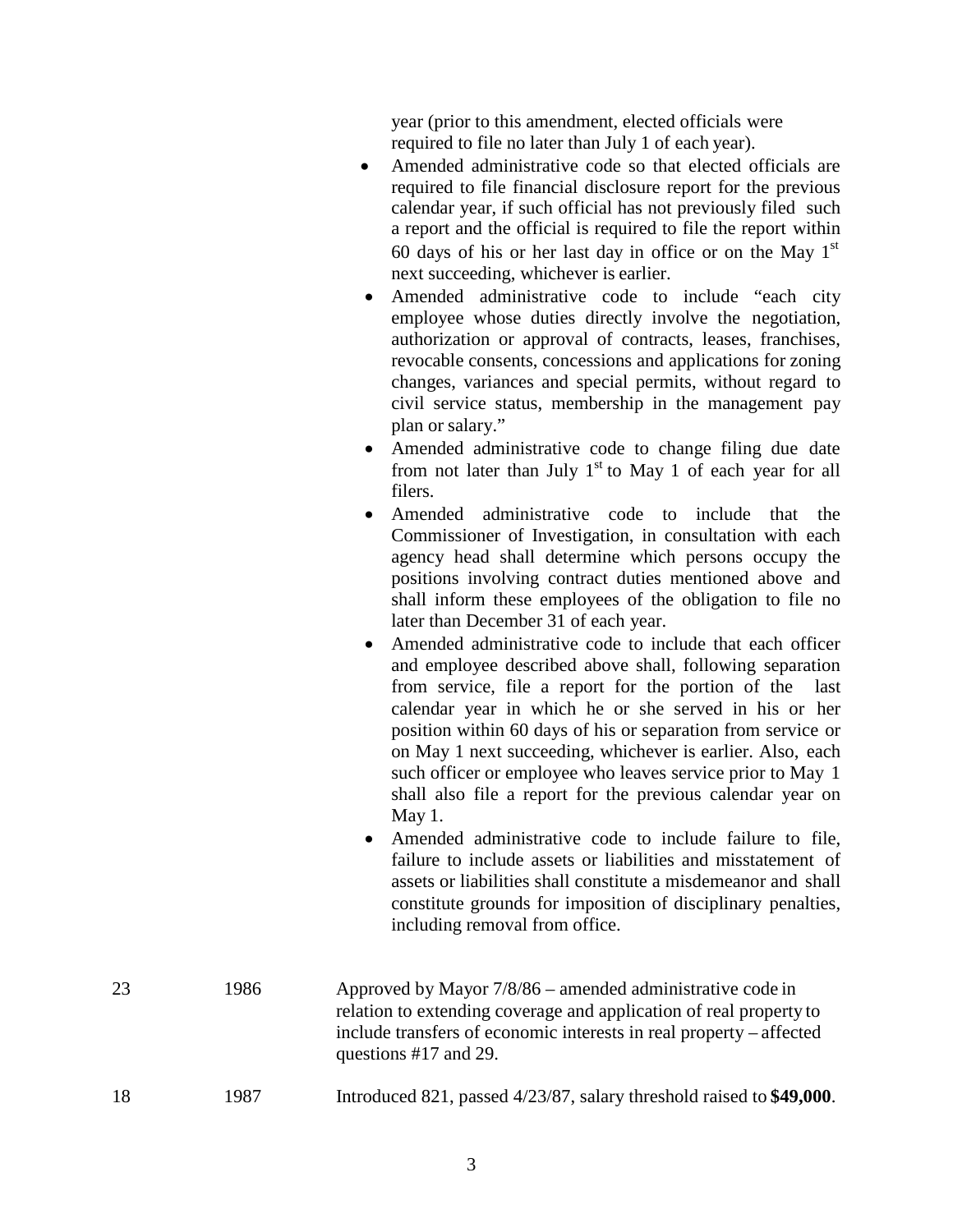| 9  | 1990 | Introduced 394, adopted $4/5/90$ – salary threshold of \$57,650 and<br>amended code to read conflicts of interest board rather than city<br>clerk.                                                                                                                                                                                                                                                                                                                                                                                                                                                                                                                                                                                                                                                                                                                                                                                                                                                                                                                                                                                                                                                                                                                                                                |
|----|------|-------------------------------------------------------------------------------------------------------------------------------------------------------------------------------------------------------------------------------------------------------------------------------------------------------------------------------------------------------------------------------------------------------------------------------------------------------------------------------------------------------------------------------------------------------------------------------------------------------------------------------------------------------------------------------------------------------------------------------------------------------------------------------------------------------------------------------------------------------------------------------------------------------------------------------------------------------------------------------------------------------------------------------------------------------------------------------------------------------------------------------------------------------------------------------------------------------------------------------------------------------------------------------------------------------------------|
| 84 | 1990 | Introduced $595 - 12/20/90$ , passed $12/20/90$ , approved by Mayor<br>12/31/90.                                                                                                                                                                                                                                                                                                                                                                                                                                                                                                                                                                                                                                                                                                                                                                                                                                                                                                                                                                                                                                                                                                                                                                                                                                  |
|    |      | Amended administrative code to include "local party<br>٠<br>official" which includes any chairman of a county<br>committee or his or her successor who<br>received<br>compensation or expenses or both of \$30,000 or more,<br>"county leader" or "chairman of executive committee" who<br>received compensation or expenses as described above.<br>See law for details.<br>Amended administrative code to have conflicts of interest<br>board establish procedures for consideration of privacy<br>requests, receiving complaints alleging violations. Re<br>privacy requests, the board will inform the person of his or<br>her right to seek judicial review.<br>Board shall promulgate rules establishing procedures for<br>$\bullet$<br>extension of filing period.<br>Board shall obtain from the Board of Elections lists of all<br>$\bullet$<br>candidates for elected positions.<br>Amended code so that person violating provisions can be<br>$\bullet$<br>assessed civil penalty in an amount not to exceed \$10,000.<br>Amended administrative code-re Page A, -i.e. definition of<br>"unemancipated child", and questions 3-10,15,16,17 and<br>20-29. See law for details.<br>Amended administrative code re category of value amounts<br>in financial disclosure report (A-G). See law for details. |
| 25 | 1993 | Introduced $675 - 2/22/93$ – passed $3/10/93$ – salary threshold<br>raised to \$61,000.                                                                                                                                                                                                                                                                                                                                                                                                                                                                                                                                                                                                                                                                                                                                                                                                                                                                                                                                                                                                                                                                                                                                                                                                                           |
| 6  | 1994 | Introduced 275 – passed $4/13/94$ – approved by Mayor $4/25/94$ –<br>salary threshold raised to \$62,300.                                                                                                                                                                                                                                                                                                                                                                                                                                                                                                                                                                                                                                                                                                                                                                                                                                                                                                                                                                                                                                                                                                                                                                                                         |
|    | 1994 | ***Introduced new final rule-Section 1-10 of Title 53 of the Rules<br>of the City of New York, governing the retention of financial<br>disclosure reports. Adopted July 8, 1994.                                                                                                                                                                                                                                                                                                                                                                                                                                                                                                                                                                                                                                                                                                                                                                                                                                                                                                                                                                                                                                                                                                                                  |
|    |      | Whenever a Financial Disclosure Report is filed with the<br>Board, it shall be retained by the Board for a period<br>commencing on the date such Report was filed with the                                                                                                                                                                                                                                                                                                                                                                                                                                                                                                                                                                                                                                                                                                                                                                                                                                                                                                                                                                                                                                                                                                                                        |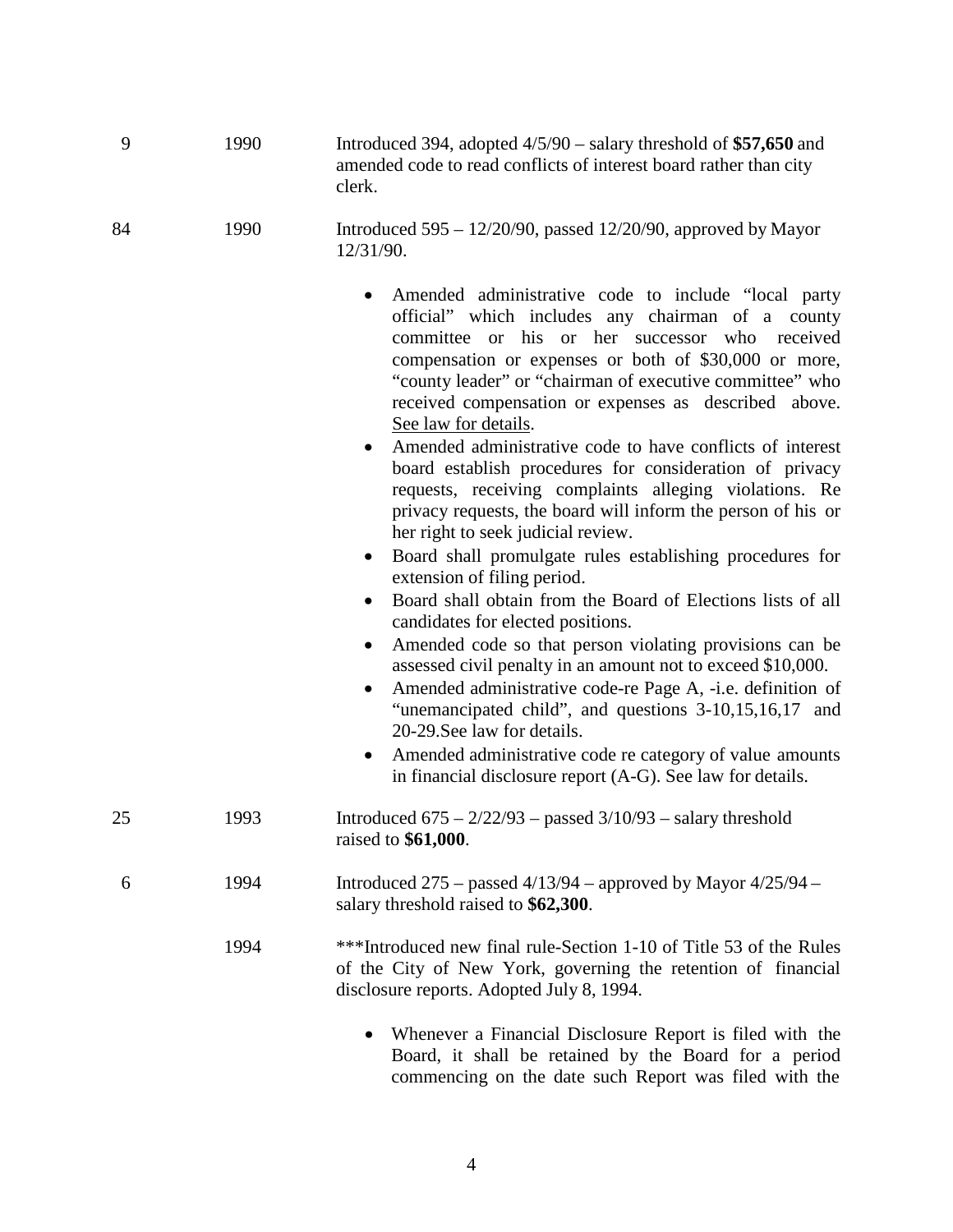Board and expiring on the sixth anniversary of December 31 of the calendar year to which such Report relates.

| 28 | 1995 | Approved by Mayor $4/10/95$ – raised salary threshold to \$64,200.                                                                                                                                                                                                                                                                                                                                                                                                                                                                                                                                                                                                                                                                                                                                                                                                                        |
|----|------|-------------------------------------------------------------------------------------------------------------------------------------------------------------------------------------------------------------------------------------------------------------------------------------------------------------------------------------------------------------------------------------------------------------------------------------------------------------------------------------------------------------------------------------------------------------------------------------------------------------------------------------------------------------------------------------------------------------------------------------------------------------------------------------------------------------------------------------------------------------------------------------------|
| 19 | 1998 | Approved by Mayor $4/27/98$ – raised salary threshold to \$66,100.                                                                                                                                                                                                                                                                                                                                                                                                                                                                                                                                                                                                                                                                                                                                                                                                                        |
| 27 | 1998 | Amended charter and administrative code in relation to domestic<br>partners.                                                                                                                                                                                                                                                                                                                                                                                                                                                                                                                                                                                                                                                                                                                                                                                                              |
| 13 | 1999 | Approved by Mayor $4/29/99$ – raised salary threshold to \$68,100.                                                                                                                                                                                                                                                                                                                                                                                                                                                                                                                                                                                                                                                                                                                                                                                                                        |
| 16 | 2000 | Introduced $717$ – approved by Mayor $4/6/00$ – raised salary<br>threshold to \$72,200.                                                                                                                                                                                                                                                                                                                                                                                                                                                                                                                                                                                                                                                                                                                                                                                                   |
|    | 2000 | ***Introduced December 28, 2000-Adopted February 1, 2001. The<br>Board adopted an amendment to its rule on retention of financial<br>disclosure reports, Section 1-10 (b) $(2)$ of Title 53 of the Rules of<br>the City of New York.                                                                                                                                                                                                                                                                                                                                                                                                                                                                                                                                                                                                                                                      |
|    |      | All financial disclosure reports will be maintained on file<br>for at least one year. The amendment<br>addresses the<br>situation where a report is filed less than a year before it is<br>scheduled to be destroyed pursuant to section $1-10(b)(1)$ .<br>Although infrequent, such situations have occurred where<br>the public servant's obligation to file, or his or her failure to<br>file, must be litigated. If, for example, a report for calendar<br>year 1994 is not filed until December 20, 2000,<br>the<br>retention rule would require the report to be destroyed less<br>than two weeks after it was filed. Destroying a report<br>almost immediately upon filing makes little sense and<br>undermines the purpose of financial disclosure. The<br>amendment requires that every financial disclosure report<br>be maintained on file by the Board for at least one year. |
| 5  | 2002 | Approved by Mayor 4/30/02 – raised salary threshold to \$83,500.                                                                                                                                                                                                                                                                                                                                                                                                                                                                                                                                                                                                                                                                                                                                                                                                                          |
| 43 | 2003 | Introduced $64-A - 6/27/03$ , passed $6/27/03$ , approved by Mayor                                                                                                                                                                                                                                                                                                                                                                                                                                                                                                                                                                                                                                                                                                                                                                                                                        |
|    |      | Eliminate filing by low-level managers (titles M1-M3) not<br>$\bullet$<br>otherwise required to file (proposed $\S 12-101(b)(3)(a)(3)$ .<br>Replace the salary threshold with a requirement that<br>$\bullet$<br>policymakers file (proposed $\S 12-110(b)(3)(a)(3)$ .<br>Make the NYC Industrial Development Agency, District<br>Attorneys and Special Narcotics Prosecutor offices subject                                                                                                                                                                                                                                                                                                                                                                                                                                                                                              |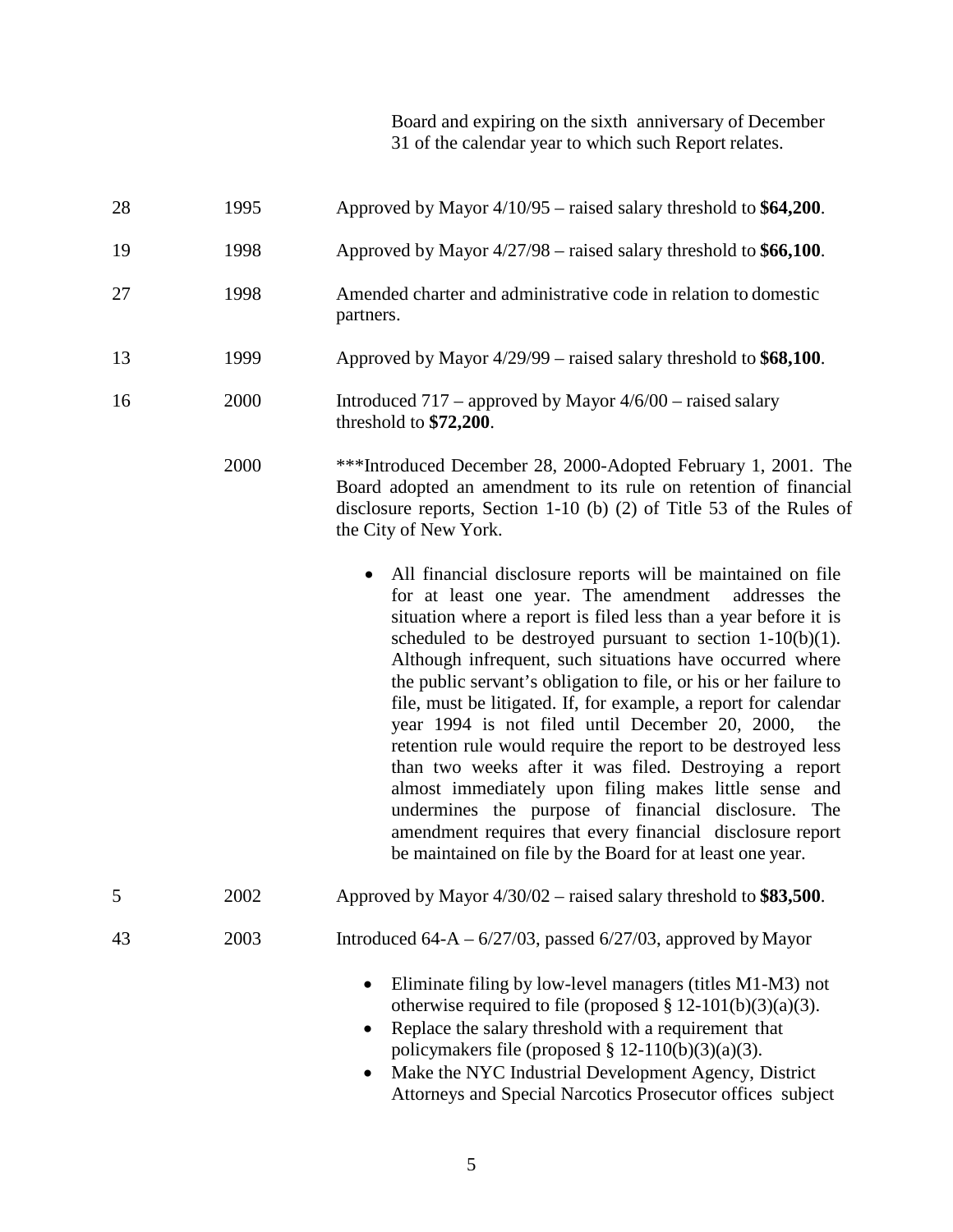to financial disclosure law (proposed §12-110(a)(2),  $(b)(1)(a)$ ,  $(b)(3)(2)$ .

- Authorize the Conflicts of Interest Board to require filing in electronic form ("e-filing") (proposed  $\S$  12-110(b)), and mandate e-filing as of 2006.
- Conform financial disclosure law to state law by eliminating "directly" that now modifies "involved" for contract negotiators, transfer from DOI to agencies (with COIB review) designation of contracting filers, and authorize such filers to appeal their filing status to COIB (proposed  $§$  12-110(b)(3)(a), 12-110(c)(2)). Will require COIB to adopt rules establishing procedures for employees to seek review of their agency's determination that they fall within this filing category.
- Require filing by write-in candidates and candidates filling vacancies (proposed §§ 12-110(b)(2)(b), (b)(2)(c)).
- Replace Management Pay Plan filing requirement for Council and District Attorney employees with a filing requirement for employees in those agencies who exercise policymaking responsibilities or perform duties similar to managerial employees in other agencies (proposed §§ 12-  $110(b)(3)(a)(2)$ ,  $(b)(3)(a)(3)$ .
- Make explicit that safety and security concerns are grounds for withholding from public inspection information in a financial disclosure report (proposed  $\S$ § 12-110(e)(1)(a),  $(e)(1)(b)$ .
- Make explicit that disclosure of spousal information in a financial disclosure report is subject to privacy, safety, and security concerns (proposed  $\S 12-110(d)(1)(c)$ ).
- Make it a misdemeanor to intentionally and willfully disclose confidential information contained in a financial disclosure report (proposed  $\S$  12-110(g)(3)).
- Clarify the date for determining eligibility for filing (proposed  $\S$  12-110(b)(3)(a)).
- Combine the annual report and termination report for employees leaving before May 1 (proposed § 12-  $110(b)(3)(b)(1)$ ).
- Change from December 31 to filing deadline (May 1) the date for notifying employees involved in contracting, etc. of their obligation to file (proposed  $\S 12-110(c)(2)$ ).
- Codify Mayoral Directive 97-1 and recent changes in the Citywide collective bargaining agreement that requires public servants to comply with the financial disclosure law prior to receiving their final paycheck and/or lump sum payment.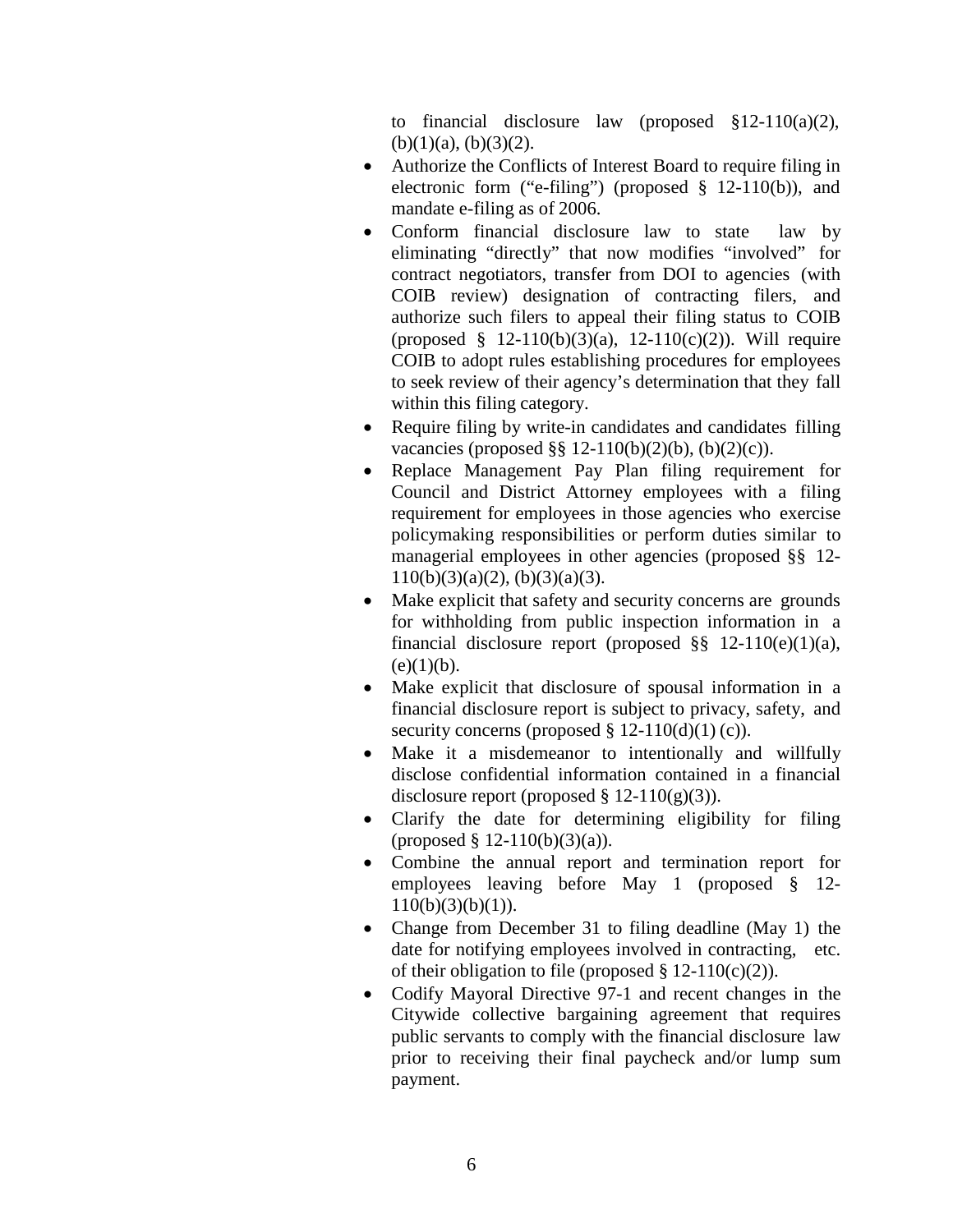- Raising the late filing penalty from \$100 to a minimum of \$250 and a maximum of \$10,000 (proposed § 12-110(g)(1).
- Change the category of amount B on the FD form from \$5,000-\$20,000 to \$5,000-\$32,000 (and Category C from \$20,000-\$60,000 to \$32,000-\$60,000) (proposed § 12-  $110(d)(16)$ .
- Replace limitation of "as a regular and significant part of the business or activity of said entity" with non-ministerial in the requirement that the filer disclose business that the filer's outside interests have with state or local agencies (proposed §§ 12-110(d)(2), (d)(3).
- Make certain technical amendments (e.g. adding subparagraph numbers to list of types of filers and placing all definitions in a single subdivision) and reorganize section 12-110.
- Revision of Administrative Code 3-703 (Campaign Finance Act). This amendment provides that candidates for elective office do not receive matching funds from the Campaign Finance Board until and unless they file their required financial disclosure forms with the COIB. The candidate would provide the CFB with the original receipt from the COIB indicating that the FD form was filed at the time that the candidate files his/her first campaign finance disclosure statement seeking public funds. The candidate who fails to meet this deadline will not receive public funds for the campaign until such time as he/she files the FD form with the COIB. The candidate may submit the receipt from the COIB to the CFB only at the time(s) specified by the CFB for filing campaign finance disclosure statements.
- 14 June 13, 2006
- Include employees of New York City Housing Development Corporation in definition of "city employees" as required filers.
- Amend definition of "relative" to include spouse, domestic partner, parent, grandparent, child, stepchild or stepparent.
- Amend categories of required filers to include members of the Board of New York City Housing Development Corporation-who shall be deemed to be compensated members.
- Amend categories of required filers to include employees of the Mayor's office, City Council, District Attorney's office or the office of the special narcotics prosecutor any other agency that does not employ M-level mayors management plan indicators for its managers to include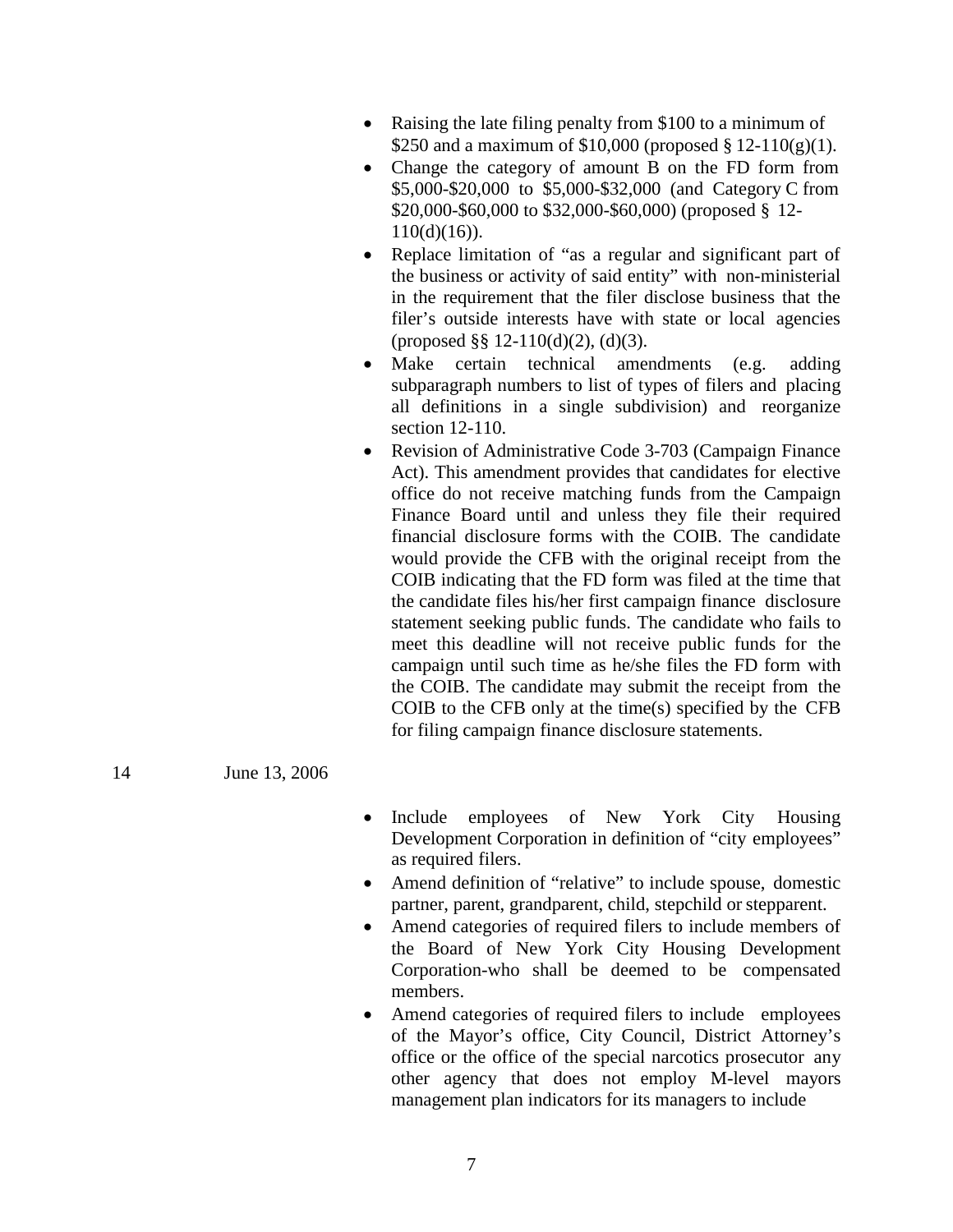policymakers as determined by the appointing authority of the agency.

- Require request for reports be written request on such form as the board shall prescribe.
- Require COIB to provide written determination to filer of the board's determination re privacy request. Require COIB to advise filer of his or her right to seek review of such determination by the Supreme Court and that COIB will not release information in report until ten days after mailing the notification.
- Whether or not a filer submits a privacy request, COIB may grant privacy to any information in the report, upon a finding by the board that the release of such information would constitute a risk to the safety or security of any person.
- If a filer submits an amendment, both the original response and the amendment shall be available for public inspection.
- Amend definition of "reimbursements" to mean any travelrelated expenses provided by non-governmental sources whether directly or as repayment for activities relating to the reporting person's official duties, such as speaking engagements, conferences, or fact-finding events.
- When a request is received for a filer's report, COIB will notify the filer of the production of the report and the identity of the person to whom such report was produced except that no such notification shall be required if the request to examine the report is made by the department of investigation, or any governmental unit, or component thereof, which performs as one of its principal functions any activity pertaining to the enforcement of criminal laws, provided that such report is requested solely for a law enforcement function.
- Nothing in this section shall preclude the Conflicts of Interest Board from disclosing any and all information in a financial disclosure report to the department of investigation or any other governmental unit or component thereof, which performs as one of its principal functions any activity pertaining to the enforcement of criminal laws, provided that such report is requested solely for a law enforcement function.

58 2012 Intro. 968, Introduced and passed 11/27/12

Amend definition of "relative" to include brothers and sisters and dependents of the filer and spouses of the listed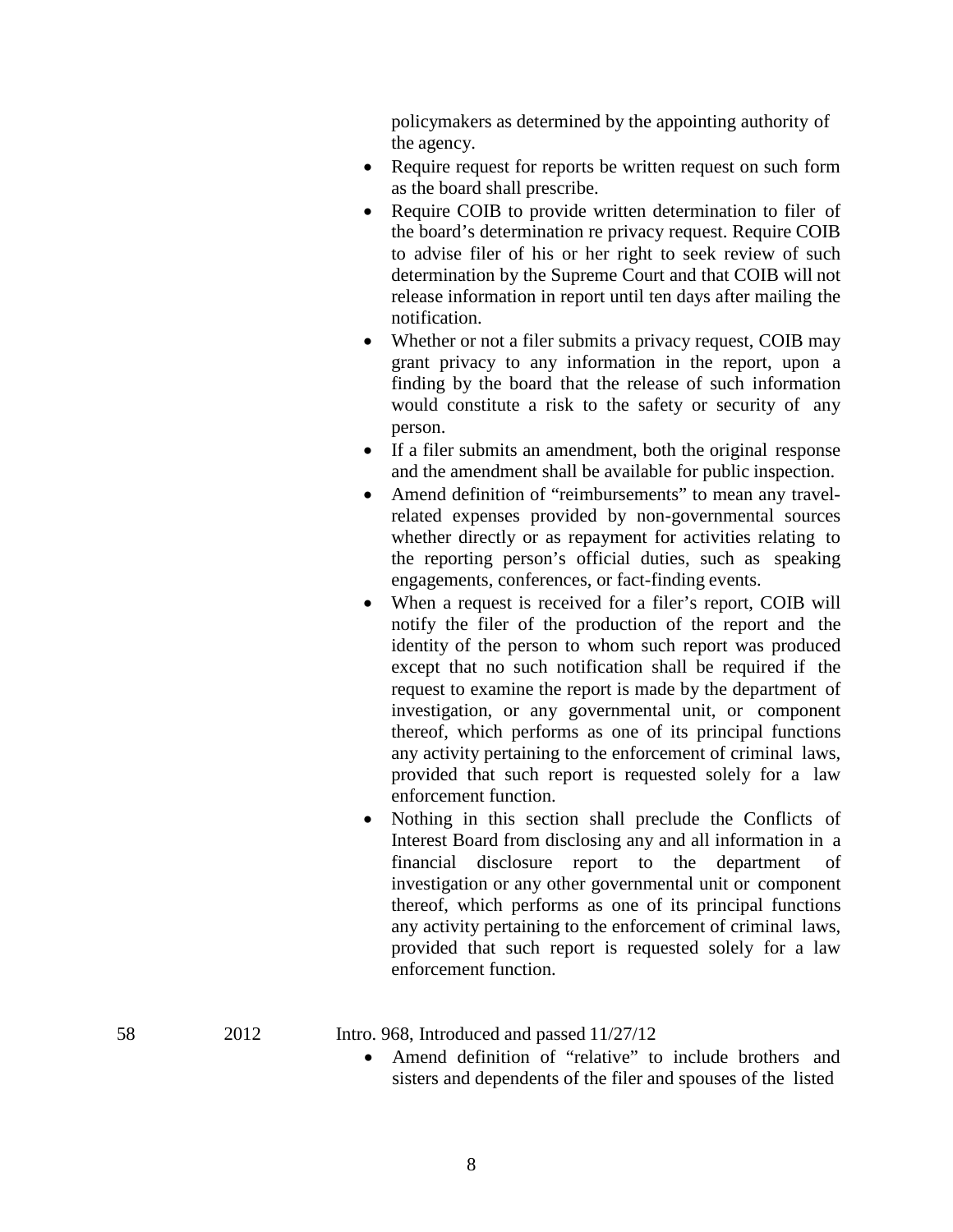relatives of the filer. Eliminates from the definition of "relative" aunts, uncles, and cousins of the filer.

- Adds definitions for:
	- o "affiliated",
	- o "agency",
	- o "city agency",
	- o "business dealings",
	- o "city",
	- o "gift",
	- o "local authority", "local public authority", "city public authority", and
	- o "policymaking position."
- Eliminates certificates of deposit from definition of "security."
- Requires disclosure of agreements for future payments or benefits from current as well as former employers. Requires disclosure of gifts less than \$1,000 if the donor had business dealings with the City at any time between the beginning of the reporting period and the date of filing. Exempts from disclosure any gifts of less than \$50 and aggregates gifts from the same or affiliated donors in determining value of gifts.
- Requires disclosure of businesses, securities, and real property of the filer's unemancipated children.
- Requires disclosure of name, title, and position of any relative of the filer holding a position in City service, and makes this information public.
- Adds "service" as an alternative to "employment" with respect to termination of an employee's tenure with the City.
- To conform to State law, requires uncompensated members of NYC policymaking boards and commissions to file an annual financial disclosure report.
- Makes explicit that policymaking and contracting officers, as well as policymaking and contracting employees, must file a report.
- Makes filing procedures applicable to City public authorities as well as to City agencies and explicitly applies the categories of required filers (e.g., agency heads, policymakers, contract filers) to filers who file pursuant to the Public Authorities Accountability Act of 2005 ("PAAA").
- Creates a new form with the minimum disclosure required by State law for PAAA filers and for uncompensated members of NYC policymaking boards and commissions,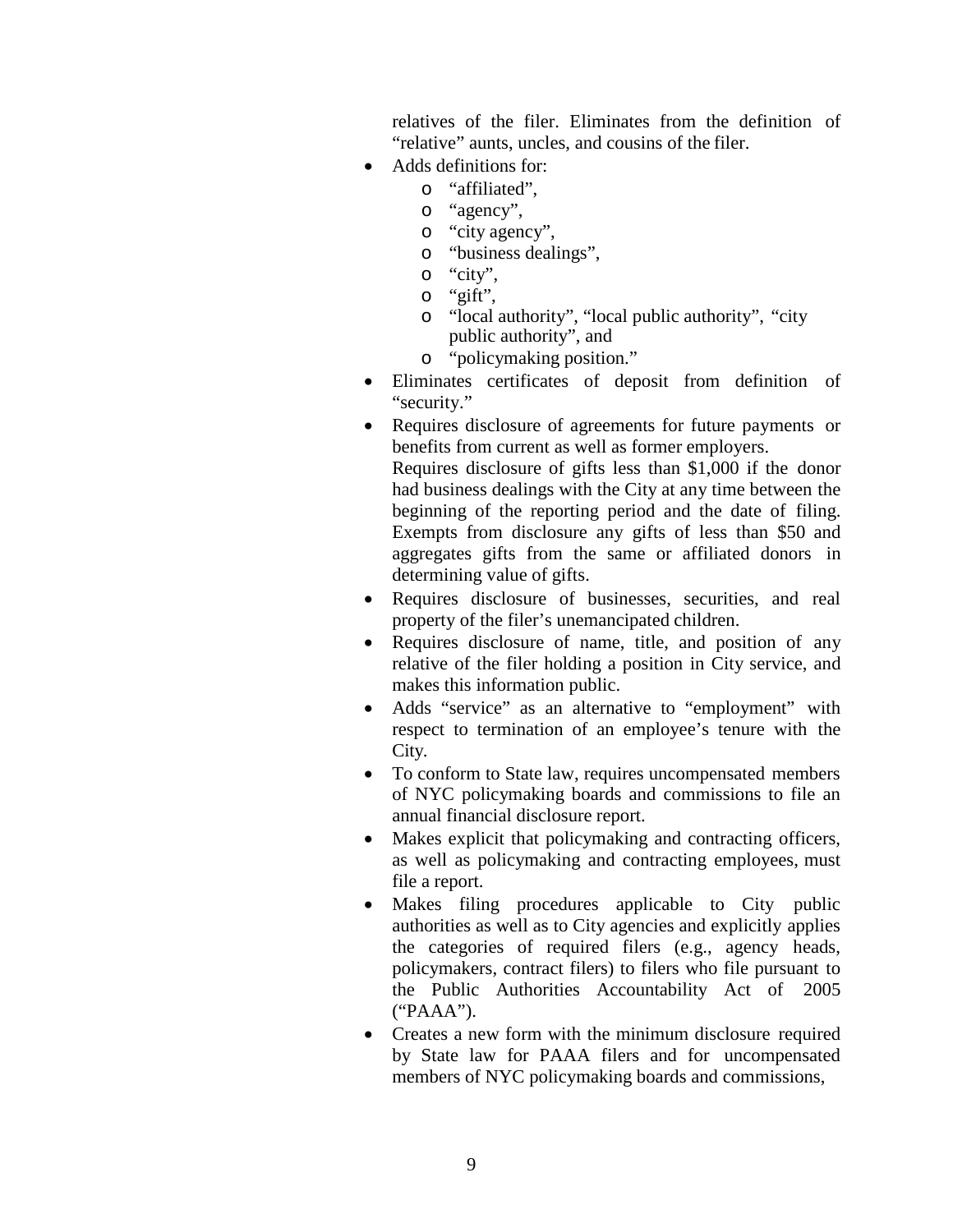neither of whom currently file  $(12-110(d)(2), (d)(3))$ . Those filers must disclose:

(1) real property within NYC except property that is the primary or secondary residence of the filer or a relative of the filer;

(2) outside employment or businesses if the employer or business engaged in business with the filer's agency or authority at any time between the beginning of the reporting period and the date of filing;

(3) investments in a business if that business engaged in business with the filer's agency or authority at any time between the beginning of the reporting period and the date of filing; and

(4) gifts if the donor has engaged in business with the filer's agency or authority at any time between the beginning of the reporting period and the date of filing.

- Transfers information to be reported by tax assessors from current § 12-110(b)(3)(a)(5).
- Makes explicit that a public servant who falls within more than one filing category must file the most extensive form required by any of the filing categories within which he or she falls.
- Changes "financial disclosure" to "annual disclosure" throughout the section to be consistent with the title and purpose of the section.
- Changes filing deadline from fixed date to one determined by the Board each year, as necessitated by the technical and support matters related to e-filing.
- Extends deadline by which the Board must notify filer's agency and the Commissioner of Investigation of the failure of a filer to file an annual disclosure report (to account for time required to ensure that filer was required to file and was properly notified of that requirement).
- Makes explicit that only unlawful disclosure is prohibited; adds removal from position as well as removal from office.
- 21 2016 Intro. 770, Introduced 2/3/16, approved by Council 2/5/16, signed by Mayor 2/19/16
	- Eliminates notice requirement for inspection of the annual disclosure reports of elected officials;
	- Requires the posting on the Board's website of annual disclosure reports of elected officials;
	- Effective in 2017 with the filing of 2016 reports.

## 10